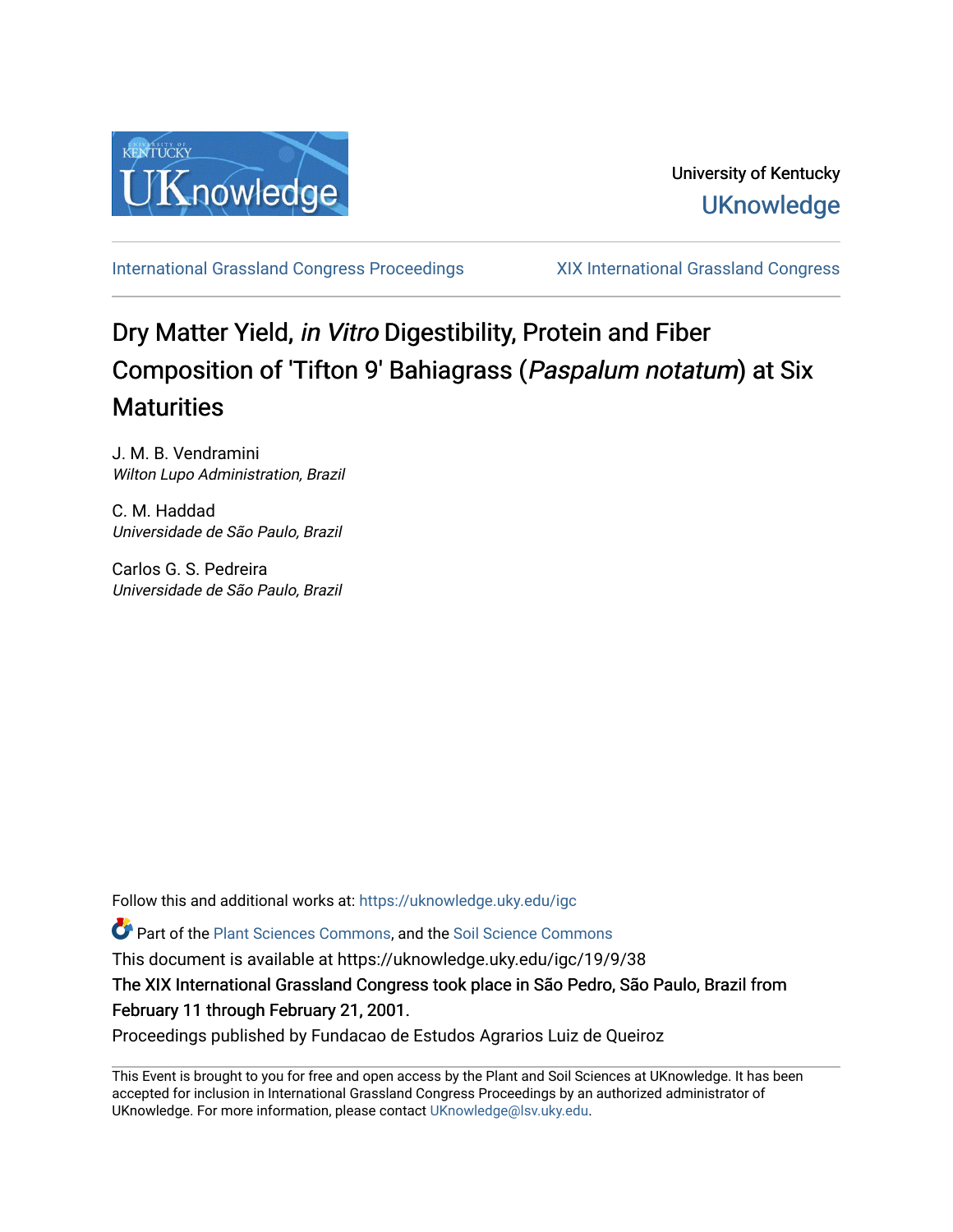# **DRY MATTER YIELD,** *in vitro* **DIGESTIBILITY, PROTEIN AND FIBER COMPOSITION OF 'TIFTON 9' BAHIAGRASS (***Paspalum notatum***) AT SIX MATURITIES**

J.M.B. Vendramini<sup>1</sup>., C.M. Haddad<sup>2</sup> and C.G.S. Pedreira<sup>2</sup>

<sup>1</sup> Wilton Lupo Administration, Araraguara, SP, Brasil, 14801-130

<sup>2</sup> Department of Animal Production, USP/ESALQ, Piracicaba, SP, Brasil, 13418-900

## **Abstract**

The objective of this research was to evaluate dry matter yield, *in vitro* digestibility, and the concentrations of protein and cell wall components in 'Tifton 9'clipped at six maturities. Herbage was cut at the age of 20, 27, 34, 41, 48 and 55 days. The experimental design was a randomized complete block with six trataments (ages) and four replications. Dry matter yield and acid detergent fiber ranged from 188 g m<sup>-2</sup> to 593 g m<sup>-2</sup> and 386.9 g kg<sup>-1</sup> to 375.1 g kg<sup>-1</sup> respectively, with the cubic regression model having the best fit  $(P<0.05)$ . Concentrations of crude protein decreased linearly (P<0.05) from 121 to 69 g  $kg^{-1}$ . Neutral detergent fiber concentration and "in vitro" digestibility, were not affected (P>0.05) by maturity, in the range studied. Dry matter yield, digestibility and concentration of fiber components presented values similar to other tropical forages, whereas the crude protein remained above 100.5 g  $kg^{-1}$ , only until the  $27<sup>th</sup>$  day, according to the regression model.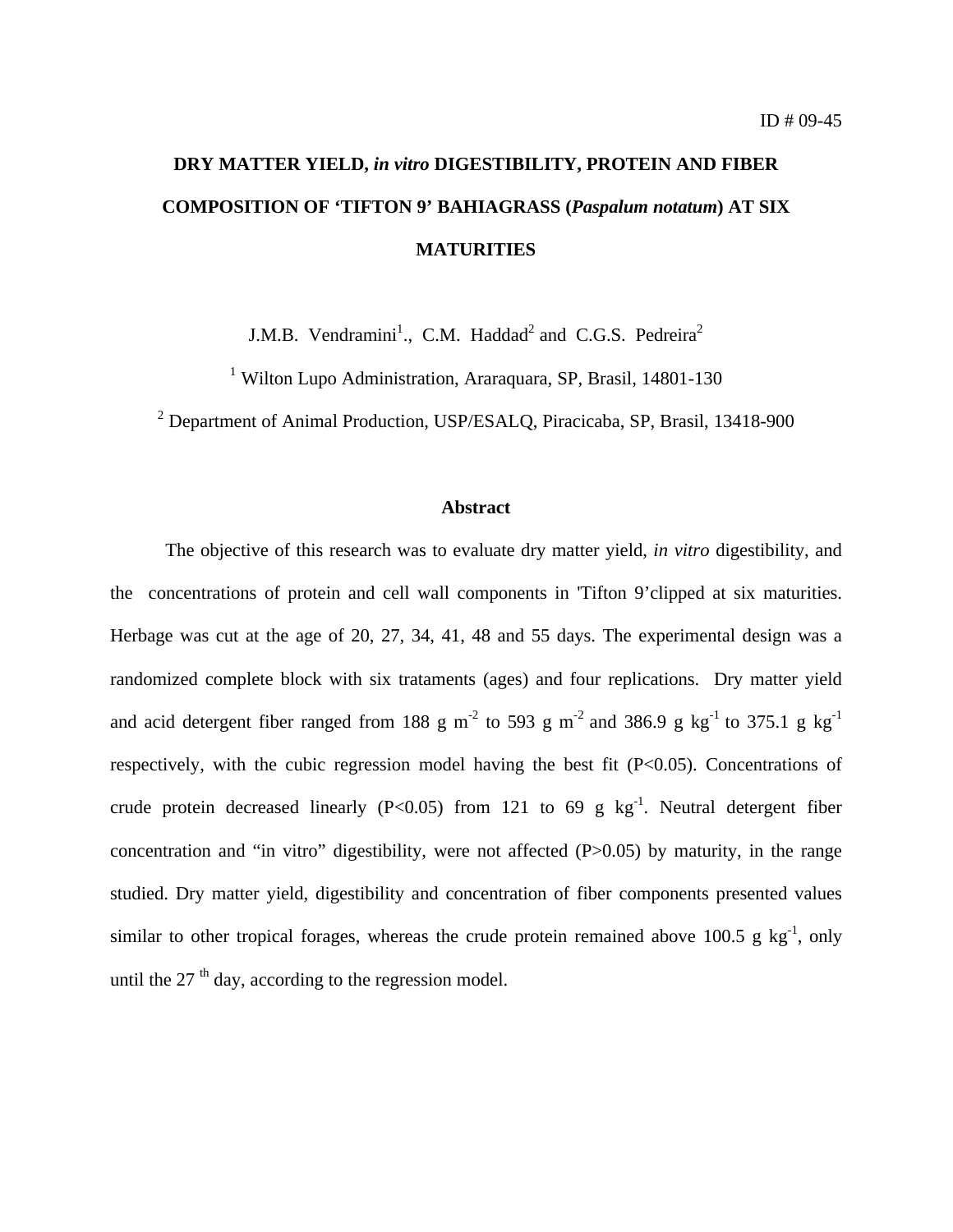**Keywords**: Tifton 9, *Paspalum notatum*, dry matter yield, chemical composition, digestibility

# **Introduction**

*Paspalum* forages have long been used for forage in many parts of the world, including tropical and sub-tropical regions in South America and the southeastern North America. They are spread over large areas of the humid, southeastern United States, and are important for the livestock industry, covering about a million hectares and used for feeding beef cattle and equine. In Brazil, Pensacola bahiagrass is broadly studied, although it is not widely used. It is found in southern Brazil, where it is grazed by sheep and cattle.

Using Restricted Recurrent Phenotypic Selection (RRPS, a variation of mass selection) researchers at Tifton, Georgia, USA, developed and released Tifton 9 bahiagrass. This new cultivar is 47% more productive than the variety *Saurae* (common Pensacola bahiagrass) which is the best known and most used (Burton, 1989).

The objective of this work was to generate data on dry matter yield, crude protein, 'in vitro' digestibility and fibers concentrations of Tifton 9 at different maturities in summer growth, in a tropical environment of South America. Potential benefits of this study are to establish management guidelines that allow for optimal utilization of the grass under cutting or grazing in animal production systems.

### **Material and Methods**

The research was carried on an established Tifton 9 pasture in Araçatuba, State of São Paulo, Brazil (21<sup>o</sup>11'51" S; 50<sup>o</sup>25'52" W; 379 m alt.). The experimental period was from Jan 13 to March 9, 1997. Before the experiment started,  $1500m<sup>2</sup>$  of the pasture were clipped and the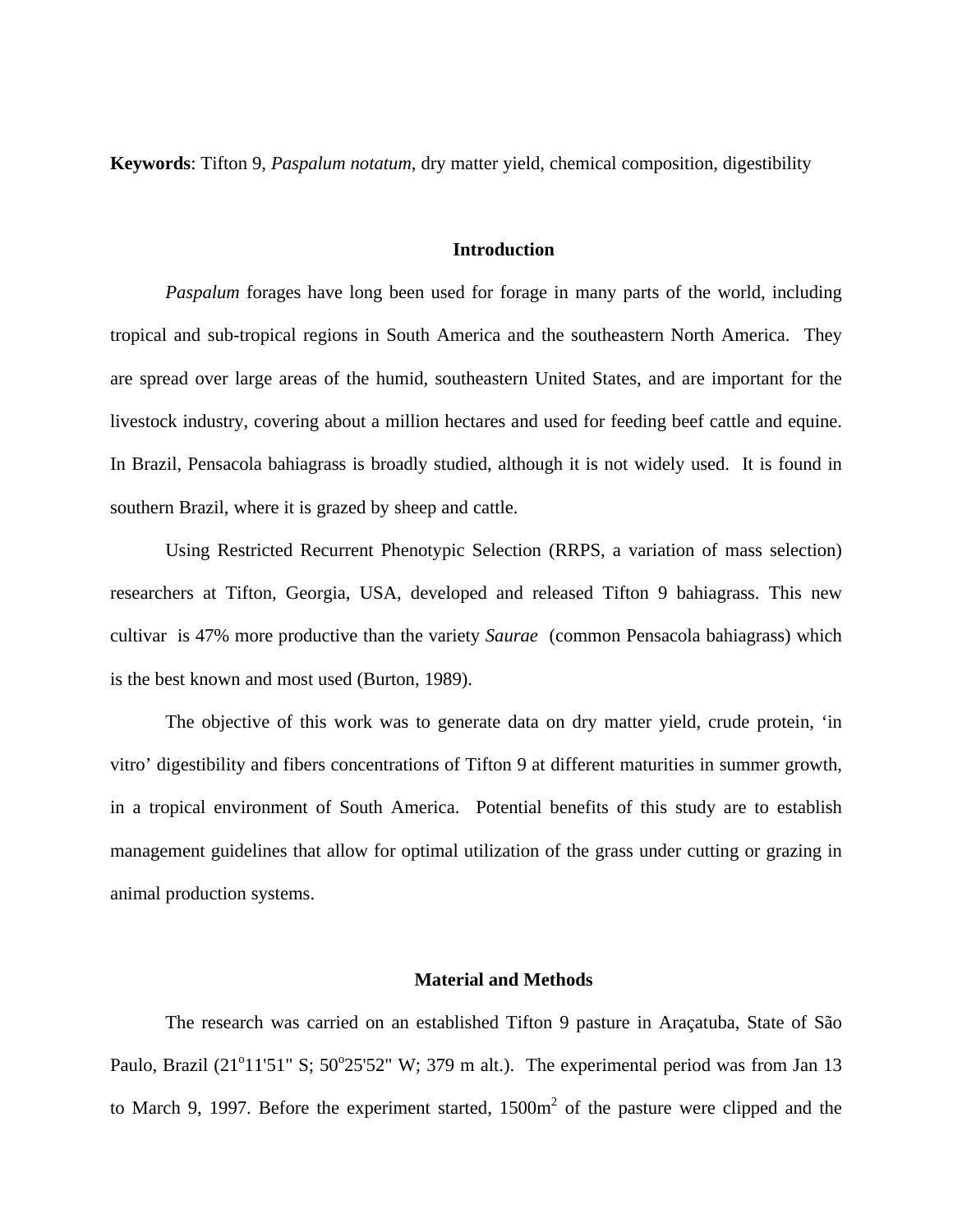clipped material was removed. Nitrogen fertilizer was applied at a rate of 60 kg N ha<sup>-1</sup> as ammonium nitrate.

The experimental design was a randomized complete block. Trataments were six plant maturities, 20, 27, 34, 41, 48, and 55 days after the staging cut. Each maturity harvest was repeated four times (four blocks) resulting in 24 plots with 15  $m^2$  each. At the time of each harvest, the sampling site was chosen at random within the block and a square metalic frame placed so as to include an area of 1 m<sup>2</sup>. The forage inside the frame was then cut manually at soil level, dried at  $65^{\circ}$ C to constant weight and weighed.

Samples were ground and taken to laboratory for analysis. Dry matter  $(105 \text{ °C})$  and nitrogen (% crude protein = %N x 6.25) were determined following the AOAC (1970). Concentration of 'in vitro' digestible dry matter was measured using the method of Tilley & Terry (1963) modified by Timnit (1974). Acid and neutral detergent fiber concentrations were determined by the method of Goering & Van Soest (1970).

Data were subjected to regression analysis. Attempts were made to fit linear and nonlinear models (SAS, 1988) of response variables regressed on plant maturities.

### **Results and Discussions**

Dry matter yield was best described by a cubic regression model  $(P<0.05)$ . The model showed maximum yield at 49 days of regrowth, when measured herbage mass was 579.4 g  $m^{-2}$ (Figure 1) Considerable variability was noticed in herbage mass on last three sampling dates. Burton et al. (1997) measured yields of about 600 g m<sup>-2</sup> in Pensacola bahiagrass, with 56 kg N ha<sup>-</sup> <sup>1</sup>, similar to the yield obtained in our work.

There was no variation in 'in vitro' dry matter digestibility within the range of maturities studied. It was not possible to fit any of the proposed polynomial models to the variation in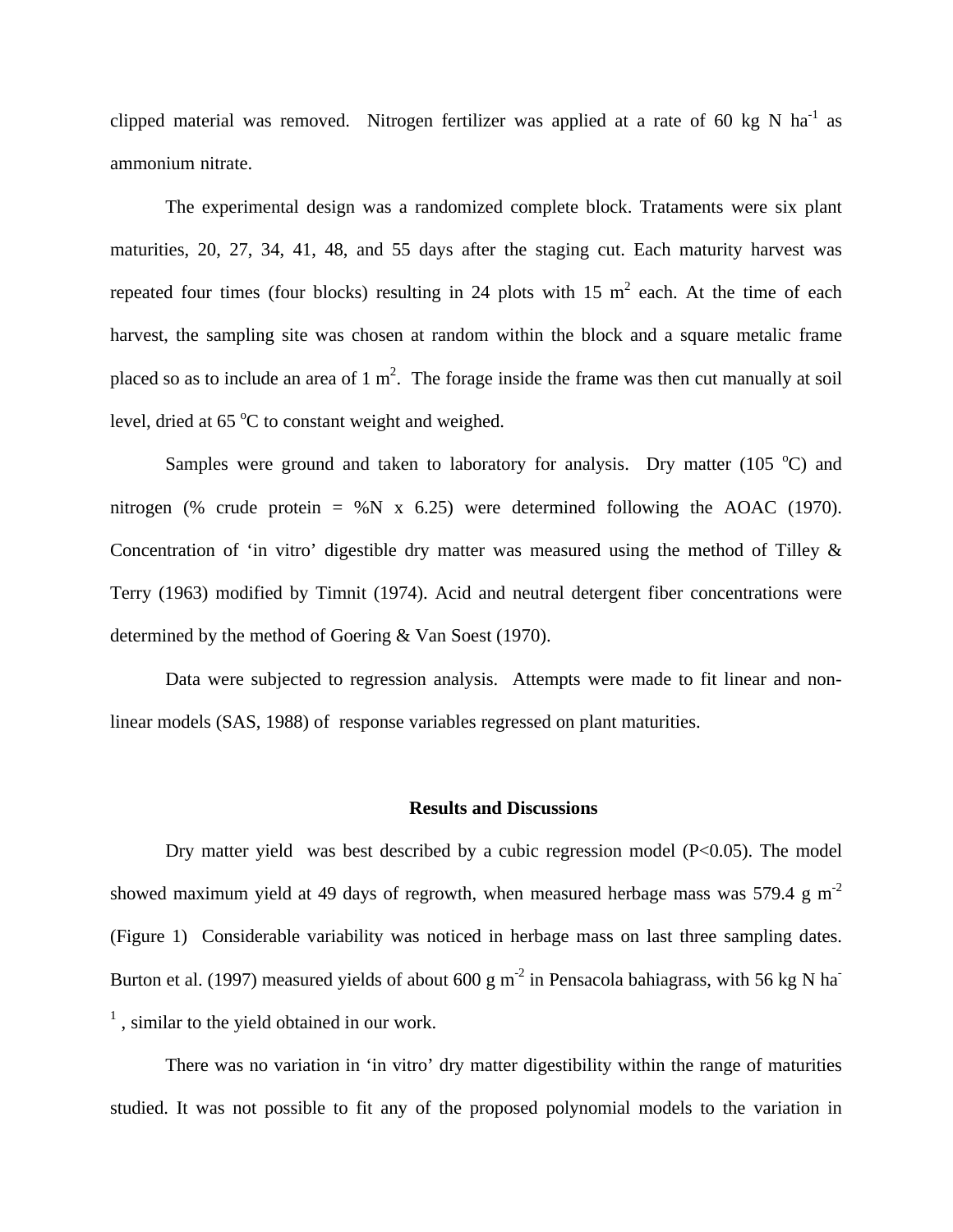digestibility. Domingues (1993) found a quadratic decrease in digestibility over a 65-day range of maturities in Pensacola bahiagrass with the lowest value of 393 g  $kg^{-1}$  at the highest maturity. Stanley et al. (1977), working in Florida, also found a decline in the digestibility of Pensacola bahiagrass, and concluded that this decline was caused by the increase in the proportion of low digestible material as the plant ages.

There was no effect (P<0.05) of maturity on neutral detergent fiber concentration but a cubic regression model could be fit to the data, with values ranging from 390.1 g  $kg^{-1}$  at 24 days to 366.90 g  $kg^{-1}$  at 47 days of regrowth (Figure 2). Domingues (1993) reported a quadratic fit for NDF ( $P<0.05$ ) and a cubic fit for ADF ( $P<0.05$ ). The increase in herbage cell wall concentration during regrowth is associated with higher herbage mass, but also with a greater proportion of stems resulting in a higher concentration of fiber components (Omaliko, 1980), and potentially, lower digestibility.

A linear decrease  $(P<0.05)$  in crude protein  $(CP)$  concentration was found, reaching lowest values of 68.8 g  $kg^{-1}$  at 55 days, by the regression model (Figure 2). The CP concentration on the 34<sup>th</sup> day (91.3 g kg<sup>-1</sup>) was lower than the one found by Cuomo et al. (1996), who measured an average of 122 g  $kg^{-1}$  at 20 days and 92 g  $kg^{-1}$  40 days in three *Paspalum* grasses. According to the NRC (1996) the CP requirement of beef cattle for growth and finishing is 100.5 g kg-1. The decline in CP concentration found in the present work can be partially explained by the accumulation of dry matter, causing the diluition of protein and minerals in the total herbage mass (Gomide, 1976).

Under the conditions of the work reported here, we conclude that the yield and the concentration of dry matter in Tifton 9 herbage increased with increased maturity. Concentrations of ADF, NDF and digestible dry matter were not affected by maturity within the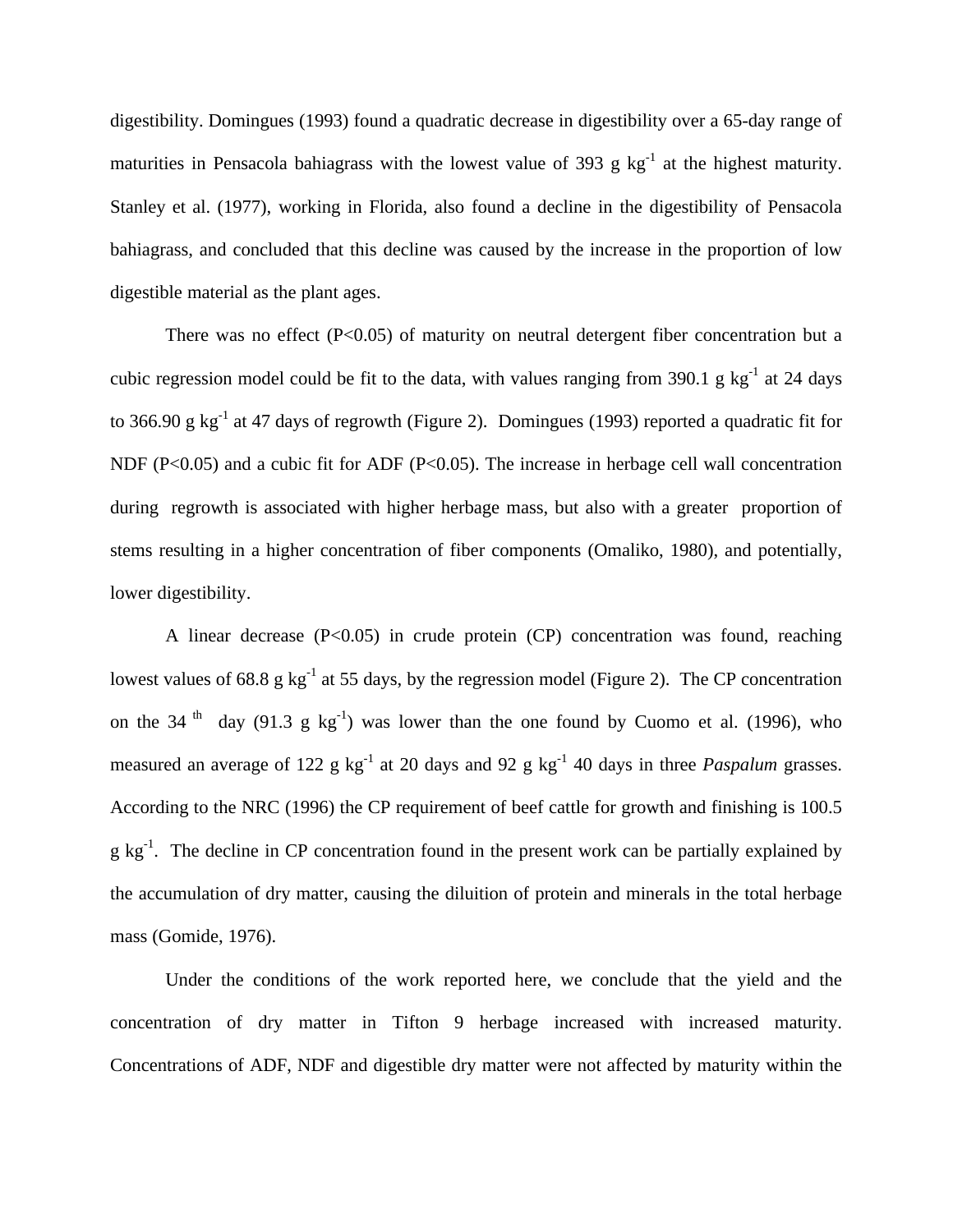range studied. Concentration of CP declined with age, making Tifton 9 forage not suitable for finishing beef animals after the  $27<sup>th</sup>$  day of regrowth.

#### **References**

**Association Official Analytical Chemists**. (1970). Official methods of analysis. 11.ed. Washington, 1970. 1015p.

**Burton, G.W.** (1989). Registration of "Tifton 9" Pensacola bahiagrass. Crop Science, **29:** p.1326.

**Burton, G.W., Gates R.N. and Gascho G.J.** (1997). Response of Pensacola bahiagrass to rates of nitrogen, phosphorus and potassium fertilizers**.** Soil and Crop Science Society of Florida, **56**: 31-35.

**Cuomo, G.J., Blouin D.C., Corkern D.L., Mccoy J.E. and Walz R.** (1996). Plant morphology and forage nutritive value of three bahiagrasses as affected by harvest frequency**.** Agronomy Journal, **88**: 85-89.

**Domingues, J.L.** (1993). Produção de matéria seca, digestibilidade "in vitro", teores de fibra e de minerais na parte aérea do capim Pensacola, em função da idade de corte. Piracicaba. 104p. Dissertação (Mestrado) - Escola Superior de Agricultura "Luiz de Queiroz", Universidade de São Paulo.

**Goering, N.K. and Soest P.J.Van. (**1970).Forage fiber analysis: apparatus, reagents, procedures and some applications. Washington: USDA, 20p.

**Gomide, J.A**. (1976). Composição mineral de gramíneas e leguminosas forrageiras tropicais. In: Simpósio Latino-Americano Sobre Pesquisa em Nutrição Mineral de Ruminantes em Pastagens. 1., Belo Horizonte. Anais . Belo Horizonte: ESAL; EPAMIG; UFV, p.20-33.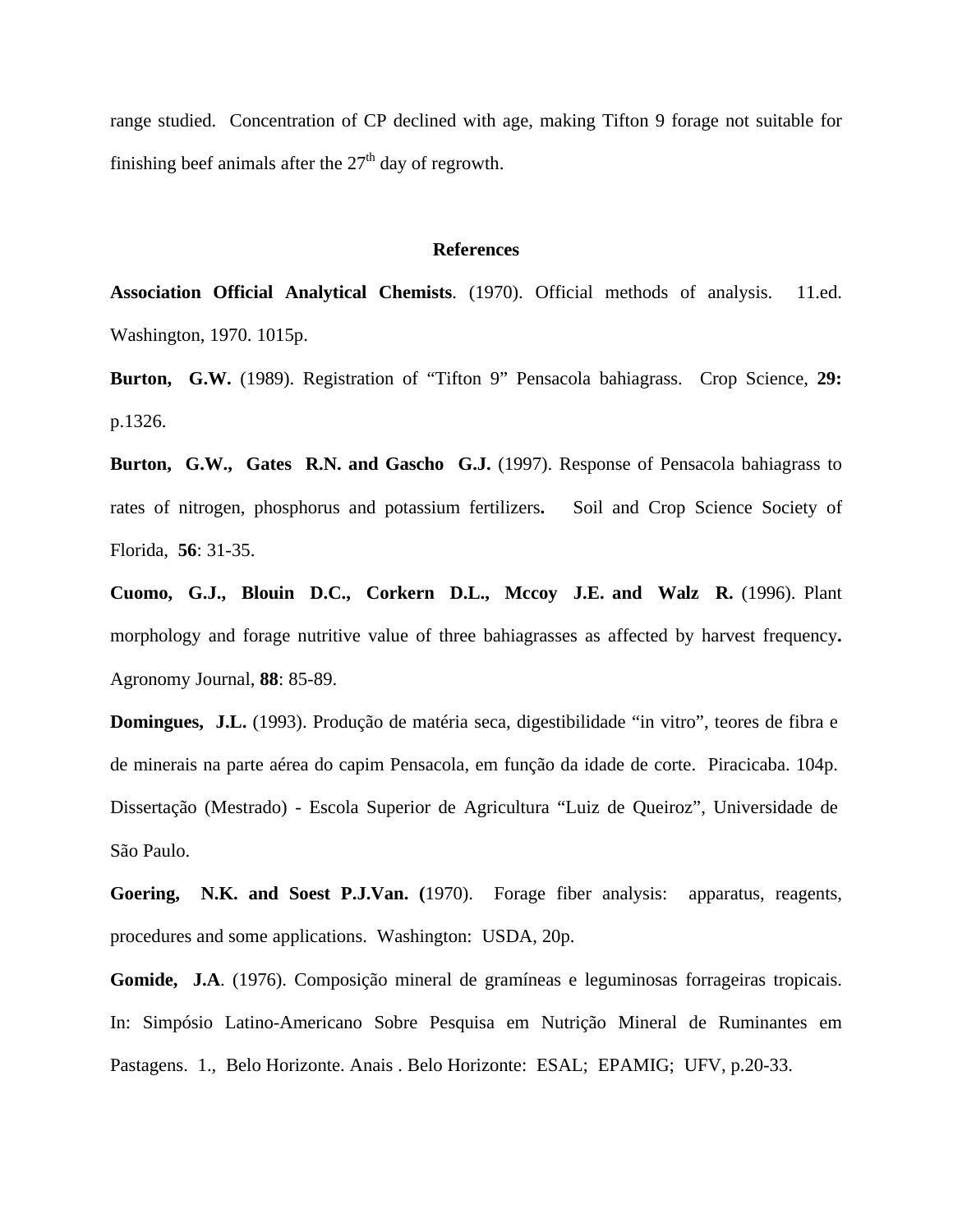**National Research Council**. (1996). Nutrients requeriments of beef cattle. 7.ed. Washington: National Academic Press, 242p. (Nutrients Requeriments of Domestic Animals, 4)

**Omaliko, C.P.E.** (1980). Influence of initial cutting date and cutting frequency on yield and quality of star, elephant and guinea grasses. Grasses Forage Science, **35:** 139-145.

**SAS Institute**. (1988). SAS User's Guide. release 6.03 ed. Cary, 1028p.

**Stanley, R.L., Beaty E.R. and Powell J.D.** (1977). Forage yield and percent cell wall constituints of Pensacola bahiagrass as related to N fertilization and clipping height. Agronomy Journal, **69**: 501-504.

**Tinnimit. P**. (1974). Forage evaluation using various laboratory techniques. East Lansing, Thesis (Ph.D.) – Michigan State University.

**Tylley, J.M.A. and Terry R.A.** (1963). A two-stage technique for the in vitro digestion of forage crops. Journal of the British Grassland Society, **18**: 104-111.

**Van Soest, P.J.** (1982). Nutritional ecology of the ruminants. Corvallis, O & B Books. p.75-94: Analytical systems for evaluation of feeds.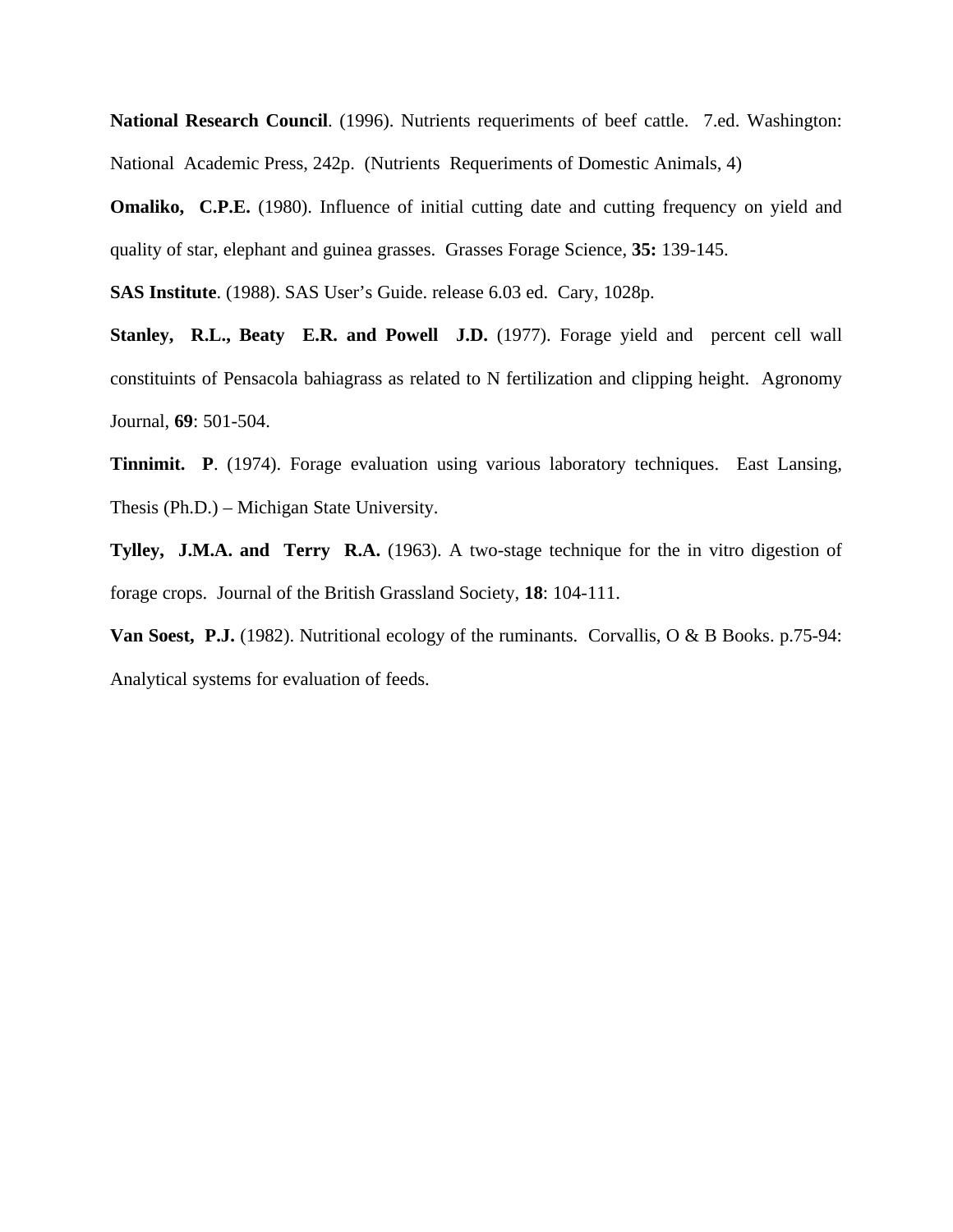

**Figure 1** – Dry matter accumulation during regrowth.